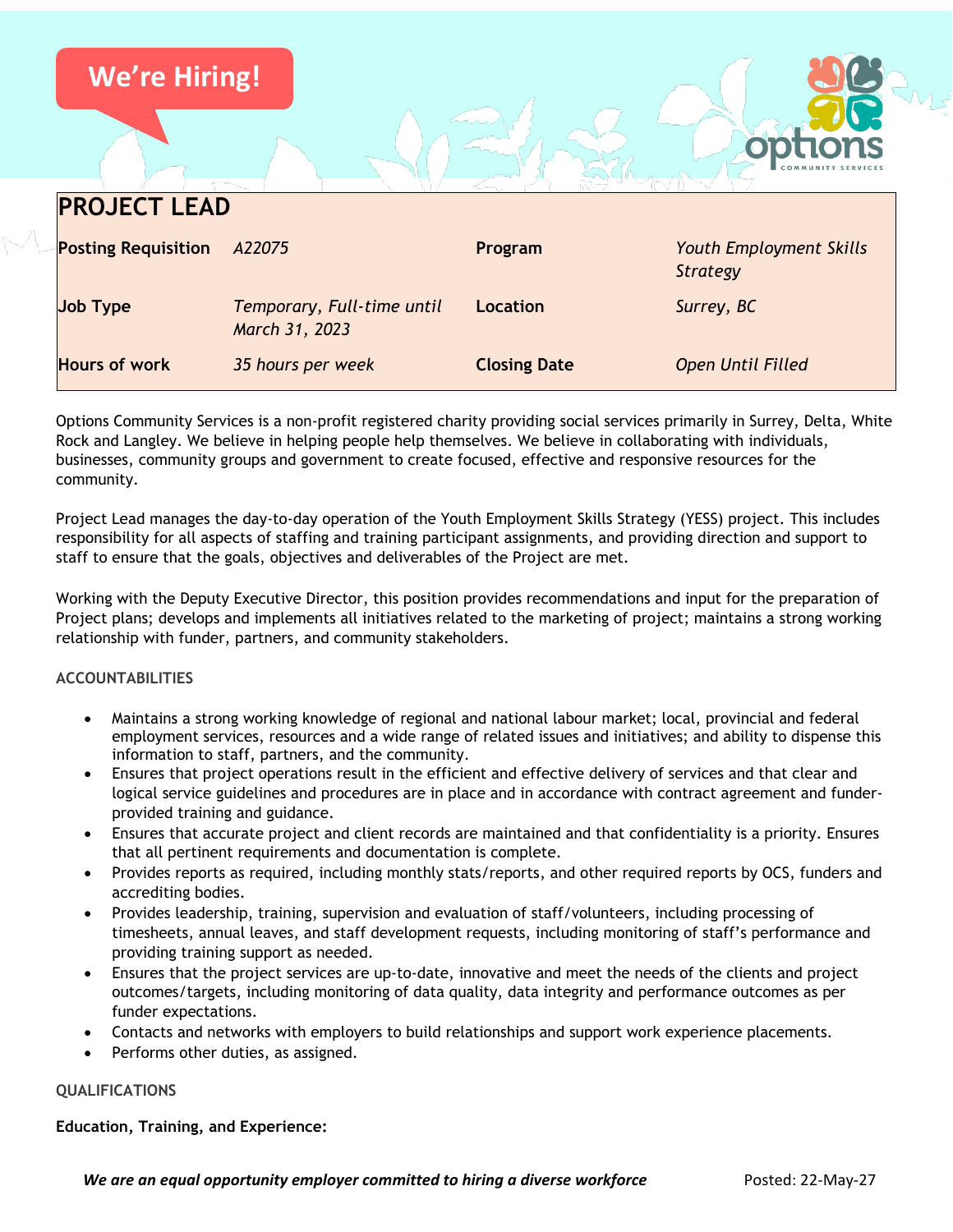# **We're Hiring!**

- B.A. or relevant combination of education and training in the delivery of employment related training and skills development.
- Career Development Practitioners Certificate or equivalent experience.
- Minimum of three years' experience and demonstrated success in a supervisory role.
- Team leadership, management and supervision including coaching, training and conducting performance reviews.
- Demonstrated ability to incorporate funder and other feedback into service delivery changes.
- Experience in Project/Program Management.
- Experience in a community based non-profit society.
- Class 5 Driver's License and reliable vehicle an asset.
- Current Level 1 First Aid certificate an asset.

### **Skills and Abilities:**

- Strong written, oral and presentation communications skills in English; additional language an asset
- Proven supervisory skills
- Proven marketing, public relations, and program management skills
- Ability to prioritize, problem-solve, and exercise good judgment and can work under pressure
- Excellent time management skills
- Required to work in a dynamic environment which may call for adaptation to emerging trends/demands
- A high level of motivation and sensitivity is required to effectively deliver services to a variety of individuals and to supervise a diverse group of staff
- Highly motivated to complete tasks/duties/daily maintenance in a timely manner
- Ability to represent OCS in a positive and professional manner when in contact with the community-at-large
- Demonstrated competency for and understanding of a Community Development Approach and Community based Service Delivery model
- Ability to work effectively with project staff, volunteers, and non-profit or publicly funded groups, agencies and organizations.
- Ability to identify sensitive issues and maintain confidentiality
- Strong understanding of social service programming and resources, multiculturalism and immigrant/refugee issues
- Strong communication, interpersonal/relationship-building and conflict resolution skills, as well as intercultural competency
- Strong level of computer proficiency; in particular, strong Microsoft Word, MS PowerPoint, MS Excel spreadsheet, internet/email, scanning skills and comfort with desktop publishing (MS Publisher)
- Ability to work in a fast-paced, multicultural and diverse environment
- Ability to work independently, set priorities, manage multiple tasks and meet deadlines
- Flexibility and willingness to work outside of regular work hours
- Good team work and strong work Ethics
- Must be sensitive to and respectful of cultural and lifestyle diversity

# **SPECIAL REQUIREMENTS**

- Successful candidates will be required to provide a current and satisfactory Criminal Reference Check / Vulnerable Sector search preceding their start date.
- Applicants may be required to provide proof of Covid -19 vaccination.

*\*An eligibility list may be maintained for up to six months. Eligible applicants may be offered a casual position.*